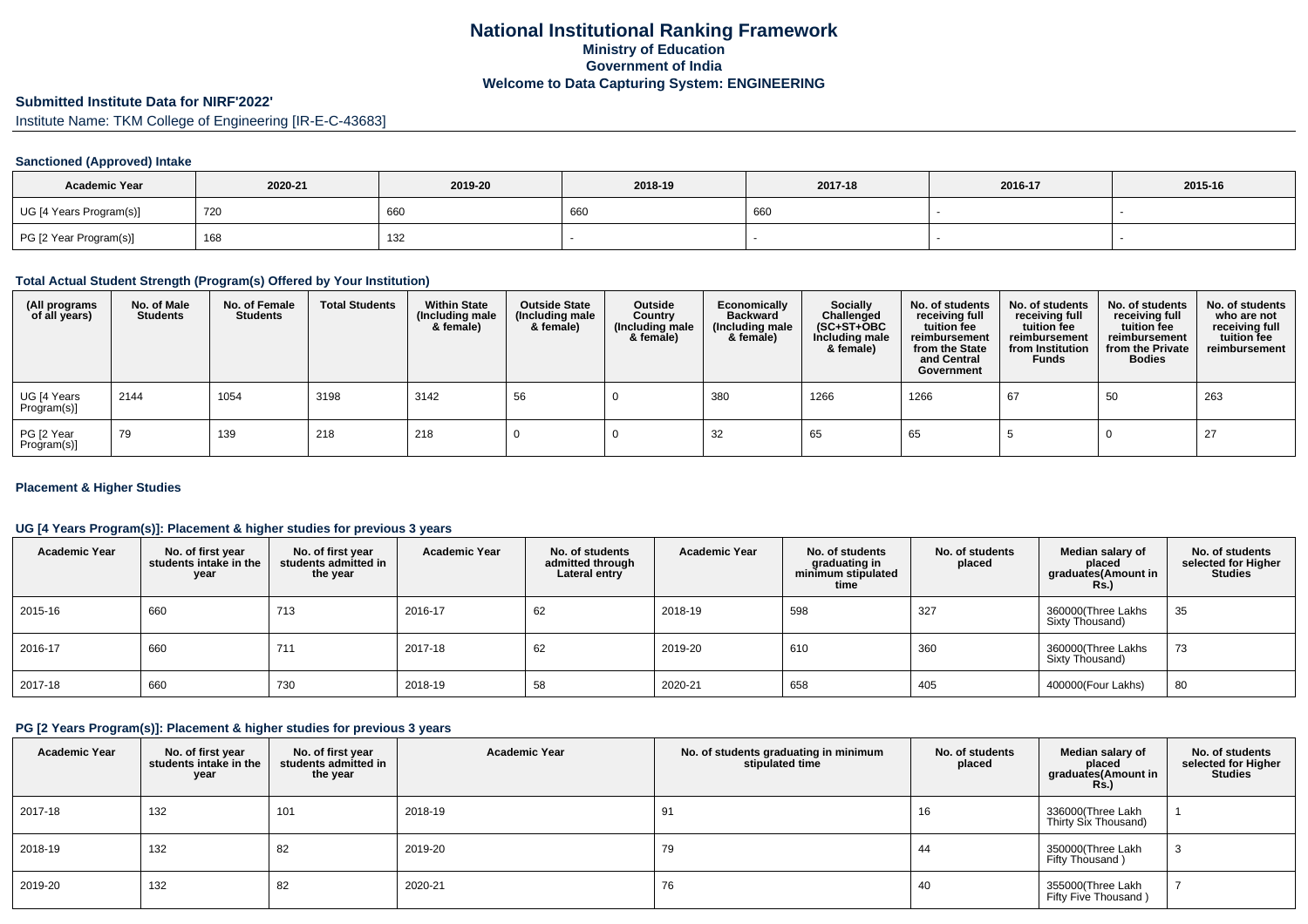#### **Ph.D Student Details**

| Ph.D (Student pursuing doctoral program till 2020-21 Students admitted in the academic year 2020-21 should not be entered here.) |         |                                                            |         |  |  |  |  |
|----------------------------------------------------------------------------------------------------------------------------------|---------|------------------------------------------------------------|---------|--|--|--|--|
| <b>Total Students</b>                                                                                                            |         |                                                            |         |  |  |  |  |
| Full Time                                                                                                                        |         | 41                                                         |         |  |  |  |  |
| Part Time                                                                                                                        |         | 54                                                         |         |  |  |  |  |
|                                                                                                                                  |         | No. of Ph.D students graduated (including Integrated Ph.D) |         |  |  |  |  |
|                                                                                                                                  | 2020-21 | 2019-20                                                    | 2018-19 |  |  |  |  |
| Full Time                                                                                                                        |         |                                                            |         |  |  |  |  |
| Part Time                                                                                                                        |         |                                                            |         |  |  |  |  |

## **Financial Resources: Utilised Amount for the Capital expenditure for previous 3 years**

| <b>Academic Year</b>                                                                                                                                                                      | 2020-21                                                                                 | 2019-20                                                                                              | 2018-19                                                                   |  |
|-------------------------------------------------------------------------------------------------------------------------------------------------------------------------------------------|-----------------------------------------------------------------------------------------|------------------------------------------------------------------------------------------------------|---------------------------------------------------------------------------|--|
|                                                                                                                                                                                           | <b>Utilised Amount</b>                                                                  | <b>Utilised Amount</b>                                                                               | <b>Utilised Amount</b>                                                    |  |
|                                                                                                                                                                                           |                                                                                         | Annual Capital Expenditure on Academic Activities and Resources (excluding expenditure on buildings) |                                                                           |  |
| Library (Books, Journals and e-Resources only)                                                                                                                                            | 4384099 (Forty three lakh eighty four thousand ninety nine)                             | 3117461 (Thirty one lakh seventeen thousand four hundred<br>sixty one)                               | 715856 (Seven lakh fifteen thousand eight hundred iffy six)               |  |
| New Equipment and software for Laboratories                                                                                                                                               | 12787759 (One crore twenty seven lakh eighty seven thousand<br>seven hundred fifty nin) | 5148036 (Fifty one lakh forty eight thousand thirty six)                                             | 4979136 (Forty nine lakh seventy nine thousand one hundred<br>thirty six) |  |
| <b>Engineering Workshops</b>                                                                                                                                                              | 5663152 (Fifty six lakh sixty three thousand one hundred fifty<br>two)                  | 1718021 (Seventeen lakh eighteen thousand twenty one)                                                | 788751 (Seven lakh eighty eight thousand seven hundred fifty<br>one )     |  |
| Other expenditure on creation of Capital Assets (For setting up<br>classrooms, seminar hall, conference hall, library, Lab, Engg<br>workshops excluding expenditure on Land and Building) | 7925639 (Seventy nine lakh twenty five thousand six hundred<br>and thirty nine)         | 2894904 (Twenty eight lakh ninety four thousand nine hundred<br>four)                                | 1818146 (Eighteen lakh eighteen thousand one hundred forty<br>six)        |  |

# **Financial Resources: Utilised Amount for the Operational expenditure for previous 3 years**

| <b>Academic Year</b>                                                                                                                                                                            | 2020-21                                                                                        | 2019-20                                                                                               | 2018-19                                                                                             |  |  |  |  |  |  |
|-------------------------------------------------------------------------------------------------------------------------------------------------------------------------------------------------|------------------------------------------------------------------------------------------------|-------------------------------------------------------------------------------------------------------|-----------------------------------------------------------------------------------------------------|--|--|--|--|--|--|
|                                                                                                                                                                                                 | <b>Utilised Amount</b>                                                                         | <b>Utilised Amount</b>                                                                                | <b>Utilised Amount</b>                                                                              |  |  |  |  |  |  |
| <b>Annual Operational Expenditure</b>                                                                                                                                                           |                                                                                                |                                                                                                       |                                                                                                     |  |  |  |  |  |  |
| Salaries (Teaching and Non Teaching staff)                                                                                                                                                      | 409998628 (Forty crore ninety nine lakh ninety eight thousand<br>six hundred and twenty eight) | 383832335 (Thirty eight crore thirty eight lakh thirty two<br>thousand three hundred and thirty five) | 452379856 (Forty five crore twenty three lakh seventy nine<br>thousand eight hundred and fifty six) |  |  |  |  |  |  |
| Maintenance of Academic Infrastructure or consumables and<br>other running expenditures (excluding maintenance of hostels<br>and allied services, rent of the building, depreciation cost, etc) | 18597382 (One crore eighty five lakh ninety seven thousand<br>three hundred and eighty two)    | 21163471 (Two crore eleven lakh sixty three thousand four<br>hundred seventy one)                     | 14557561 (One crore forty five lakh fifty seven thousand five<br>hundred sixty one)                 |  |  |  |  |  |  |
| Seminars/Conferences/Workshops                                                                                                                                                                  | 1098890 (Ten lakh ninety eight thousand eight hundred ninety)                                  | 3899231 (Thirty eight lakh ninety nine thousand two hundred<br>thirty one)                            | 3269669 (Thirty two lakh sixty nine thousand six hundred sixty<br>nine)                             |  |  |  |  |  |  |

**IPR**

| Calendar year            | 2020 | 2019 | 2018 |
|--------------------------|------|------|------|
| No. of Patents Published |      |      |      |
| No. of Patents Granted   |      |      |      |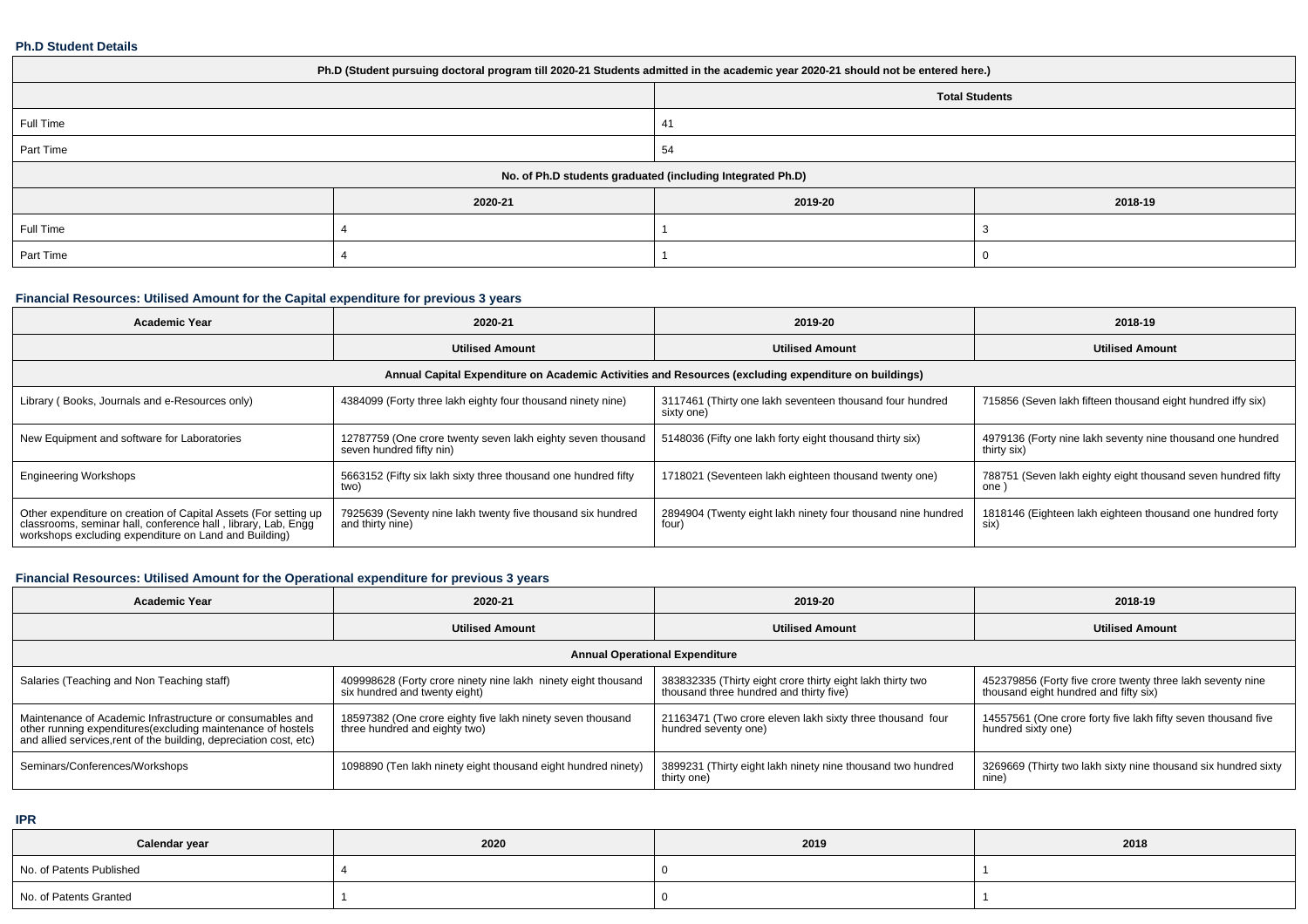## **Sponsored Research Details**

| <b>Financial Year</b>                    | 2020-21                                                    | 2019-20                                               | 2018-19                                                   |
|------------------------------------------|------------------------------------------------------------|-------------------------------------------------------|-----------------------------------------------------------|
| Total no. of Sponsored Projects          |                                                            | 32                                                    |                                                           |
| Total no. of Funding Agencies            |                                                            | 16                                                    | -10                                                       |
| Total Amount Received (Amount in Rupees) | 11105650                                                   | 11496062                                              | 4973560                                                   |
| Amount Received in Words                 | One Crore Eleven Lakhs Five Thousand Six Hundred and Fifty | One Crore Fourteen Lakh Ninety Six Thousand Sixty Two | Forty Nine Lakh Seventy Three Thousand Five Hundred Sixty |

## **Consultancy Project Details**

| <b>Financial Year</b>                    | 2020-21                                                        | 2019-20                                                                 | 2018-19                                                        |
|------------------------------------------|----------------------------------------------------------------|-------------------------------------------------------------------------|----------------------------------------------------------------|
| Total no. of Consultancy Projects        | 814                                                            | 1045                                                                    | -90                                                            |
| Total no. of Client Organizations        | 743                                                            | 785                                                                     | 66                                                             |
| Total Amount Received (Amount in Rupees) | 7083625                                                        | 6837952                                                                 | 4594264                                                        |
| Amount Received in Words                 | Seventy Lakhs Eighty Three Thousand Six Hundred Twenty<br>Five | Sixty Eight Lakh Thirty Seven Thousand Nine Hundred Fifty<br><b>Two</b> | Forty Five Lakh Ninety Four Thousand Two Hundred Sixty<br>Four |

## **PCS Facilities: Facilities of physically challenged students**

| 1. Do your institution buildings have Lifts/Ramps?                                                                                                         | Yes, more than 80% of the buildings |
|------------------------------------------------------------------------------------------------------------------------------------------------------------|-------------------------------------|
| 2. Do your institution have provision for walking aids, including wheelchairs and transportation from one building to another for<br>handicapped students? | Yes                                 |
| 3. Do your institution buildings have specially designed toilets for handicapped students?                                                                 | Yes, more than 80% of the buildings |

## **Faculty Details**

| <b>Srno</b> | <b>Name</b>                       | Age | Designation                                         | Gender | Qualification | Experience (In<br>Months) | <b>Currently working</b><br>with institution? | <b>Joining Date</b> | <b>Leaving Date</b> | <b>Association type</b> |
|-------------|-----------------------------------|-----|-----------------------------------------------------|--------|---------------|---------------------------|-----------------------------------------------|---------------------|---------------------|-------------------------|
|             | Reby Roy K E                      | 50  | Associate Professor                                 | Male   | Ph.D          | 190                       | Yes                                           | 20-12-2005          | $\sim$              | Regular                 |
|             | Jesna Mohammed                    | 39  | Associate Professor                                 | Female | Ph.D          | 202                       | Yes                                           | 06-01-2004          | --                  | Regular                 |
| 3           | Ramaswamy K P                     | 35  | <b>Assistant Professor</b>                          | Male   | Ph.D          | 154                       | Yes                                           | 21-08-2009          | $\sim$              | Regular                 |
|             | MEENU TOMSON                      | 30  | <b>Assistant Professor</b>                          | Female | M.Tech        | 58                        | Yes                                           | 01-06-2017          | --                  | Regular                 |
|             | Bindu S                           | 55  | Other                                               | Female | Ph.D          | 358                       | Yes                                           | 27-02-1990          | $\sim$              | Regular                 |
| 6           | Hazeena R                         | 45  | Associate Professor                                 | Female | M.Tech        | 202                       | Yes                                           | 30-07-2004          | $\sim$              | Regular                 |
|             | Muhammed Siddik A                 | 40  | <b>Assistant Professor</b>                          | Male   | Ph.D          | 214                       | Yes                                           | 14-08-2009          | $\sim$              | Regular                 |
| 8           | Sajeeb R                          | 51  | Professor                                           | Male   | Ph.D          | 322                       | Yes                                           | 02-11-1992          | --                  | Regular                 |
| 9           | Kavitha Madhu                     | 37  | Associate Professor                                 | Female | Ph.D          | 166                       | Yes                                           | 16-08-2007          | $\sim$              | Regular                 |
| 10          | Shahul Hameed T A                 | 53  | Dean / Principal /<br>Director / Vice<br>Chancellor | Male   | Ph.D          | 358                       | Yes                                           | 01-11-1991          | $\sim$              | Regular                 |
| 11          | <b>MOHAMMED</b><br><b>THOWSIF</b> | 33  | <b>Assistant Professor</b>                          | Male   | M.Tech        | 73                        | Yes                                           | 20-07-2016          | $\sim$              | Regular                 |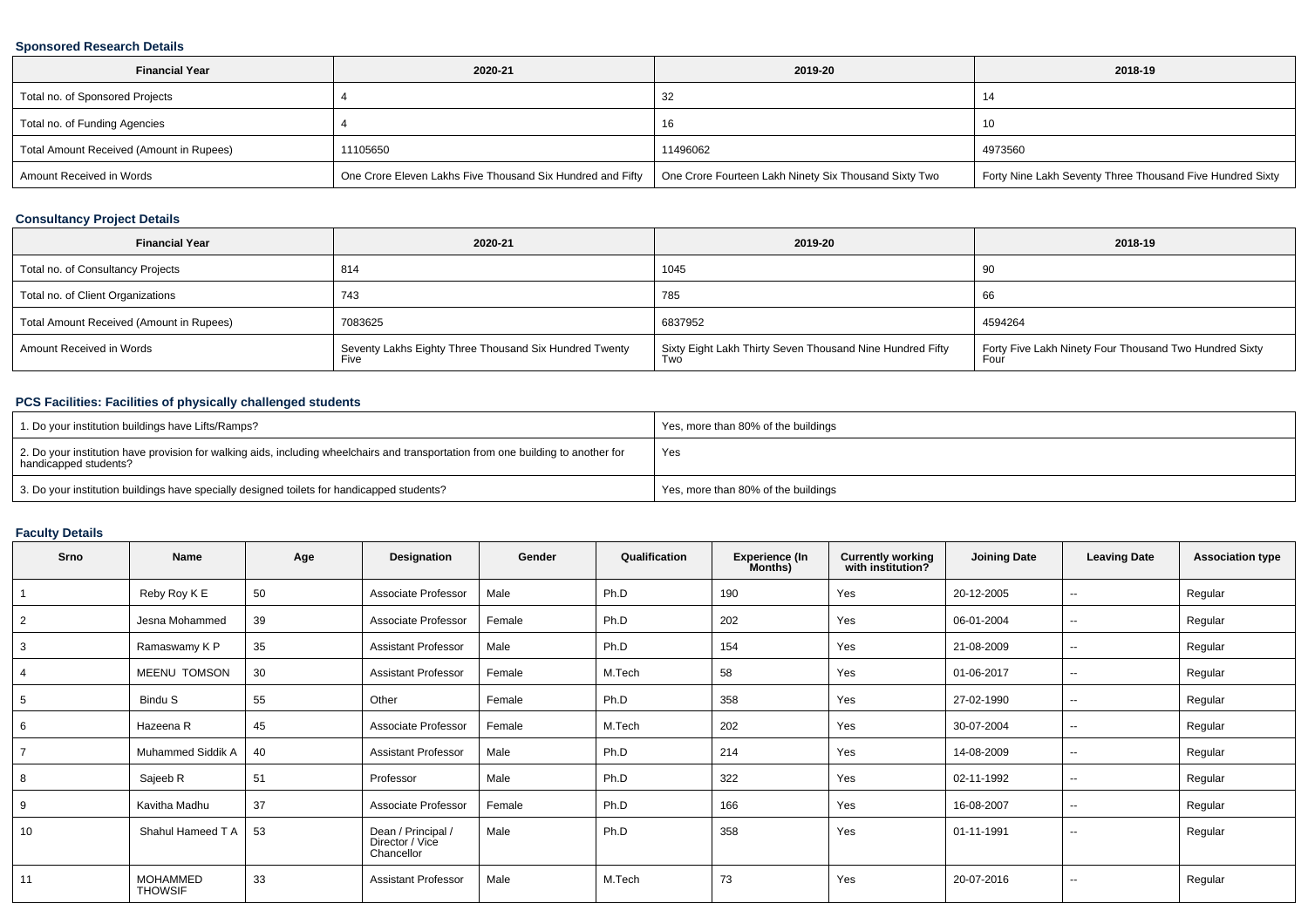| 12     | Rekha Ambi                                        | 48 | <b>Assistant Professor</b>                          | Female | M.Tech | 154 | Yes | 09-06-2008 | $\sim$                   | Regular |
|--------|---------------------------------------------------|----|-----------------------------------------------------|--------|--------|-----|-----|------------|--------------------------|---------|
| 13     | Sulphia Beevi U                                   | 52 | Associate Professor                                 | Female | M.Tech | 310 | Yes | 13-12-1994 | --                       | Regular |
| 14     | PRIYA KL                                          | 40 | <b>Assistant Professor</b>                          | Female | Ph.D   | 82  | Yes | 28-07-2016 | -−                       | Regular |
| 15     | SHEFEENA N                                        | 34 | <b>Assistant Professor</b>                          | Female | M.Tech | 64  | Yes | 01-06-2017 | $\overline{a}$           | Regular |
| 16     | Adarsh S                                          | 39 | Associate Professor                                 | Male   | Ph.D   | 202 | Yes | 10-06-2004 | --                       | Regular |
| 17     | Seema K Nayar                                     | 54 | Dean / Principal /<br>Director / Vice<br>Chancellor | Female | Ph.D   | 364 | Yes | 23-10-1992 | ⊷.                       | Regular |
| 18     | <b>INDUMS</b>                                     | 35 | <b>Assistant Professor</b>                          | Female | Ph.D   | 60  | Yes | 01-06-2017 | --                       | Regular |
| 19     | Anu V Thomas                                      | 44 | Professor                                           | Female | Ph.D   | 238 | Yes | 03-10-2001 | ⊷.                       | Regular |
| 20     | SREEJA<br>BALAKRISHNAN                            | 33 | <b>Assistant Professor</b>                          | Female | Ph.D   | 57  | Yes | 01-06-2017 | --                       | Regular |
| 21     | Chinsu Mereena Joy                                | 44 | <b>Assistant Professor</b>                          | Female | Ph.D   | 130 | Yes | 10-06-2010 | $\overline{\phantom{a}}$ | Regular |
| 22     | MUNAVAR<br><b>FAIROOZ C</b>                       | 30 | <b>Assistant Professor</b>                          | Male   | Ph.D   | 36  | Yes | 01-08-2018 | −−                       | Regular |
| 23     | <b>ASIF BASHEER</b>                               | 28 | <b>Assistant Professor</b>                          | Male   | M.Tech | 49  | Yes | 01-04-2019 | --                       | Regular |
| 24     | <b>BUSHRA M A</b>                                 | 29 | <b>Assistant Professor</b>                          | Female | M.Tech | 61  | Yes | 01-04-2019 | $\overline{\phantom{a}}$ | Regular |
| 25     | ATHUL M MADHU                                     | 28 | <b>Assistant Professor</b>                          | Male   | M.Tech | 38  | Yes | 01-04-2019 | --                       | Regular |
| 26     | <b>ROMANA</b><br><b>MARIYAM</b><br><b>RASHEED</b> | 29 | <b>Assistant Professor</b>                          | Female | M.Tech | 38  | Yes | 01-04-2019 | --                       | Regular |
| 27     | Sai Niveditha M G                                 | 30 | <b>Assistant Professor</b>                          | Female | M.Tech | 27  | Yes | 01-04-2019 | --                       | Regular |
| 28     | Amal Azad Sahib                                   | 36 | Associate Professor                                 | Female | Ph.D   | 168 | Yes | 16-08-2007 | --                       | Regular |
| 29     | Muhammed Zakkeer<br>м                             | 49 | Associate Professor                                 | Male   | Ph.D   | 302 | Yes | 15-01-1999 | --                       | Regular |
| 30     | Ashfak A                                          | 52 | Professor                                           | Male   | Ph.D   | 370 | Yes | 18-10-1994 | $\overline{\phantom{a}}$ | Regular |
| 31     | Mohammed Sajid N                                  | 55 | Professor                                           | Male   | Ph.D   | 384 | Yes | 30-10-1991 | --                       | Regular |
| 32     | Shajahan C A                                      | 53 | Professor                                           | Male   | Ph.D   | 358 | Yes | 09-12-1991 | $\overline{\phantom{a}}$ | Regular |
| 33     | Udayakumar J                                      | 54 | <b>Assistant Professor</b>                          | Male   | Ph.D   | 202 | Yes | 08-06-2004 | --                       | Regular |
| 34     | Muhammed<br>Sadhikh                               | 50 | Professor                                           | Male   | Ph.D   | 322 | Yes | 17-10-1994 | --                       | Regular |
| 35     | Mathew Skaria                                     | 46 | Associate Professor                                 | Male   | Ph.D   | 238 | Yes | 07-09-2001 | $\overline{\phantom{a}}$ | Regular |
| 36     | Shafi K A                                         | 52 | Professor                                           | Male   | Ph.D   | 340 | Yes | 17-10-1994 | ⊶.                       | Regular |
| 37     | Nizar Hussain M                                   | 51 | Professor                                           | Male   | Ph.D   | 346 | Yes | 24-09-1998 | $\overline{\phantom{a}}$ | Regular |
| $38\,$ | Sheeba A                                          | 47 | Associate Professor                                 | Female | Ph.D   | 262 | Yes | 11-01-1999 | Щ,                       | Regular |
| 39     | <b>BAIJU V</b>                                    | 37 | <b>Assistant Professor</b>                          | Male   | Ph.D   | 82  | Yes | 01-09-2016 | ⊶.                       | Regular |
| 40     | Manjith Shukur                                    | 42 | <b>Assistant Professor</b>                          | Male   | M.Tech | 190 | Yes | 19-12-2005 | ⊶.                       | Regular |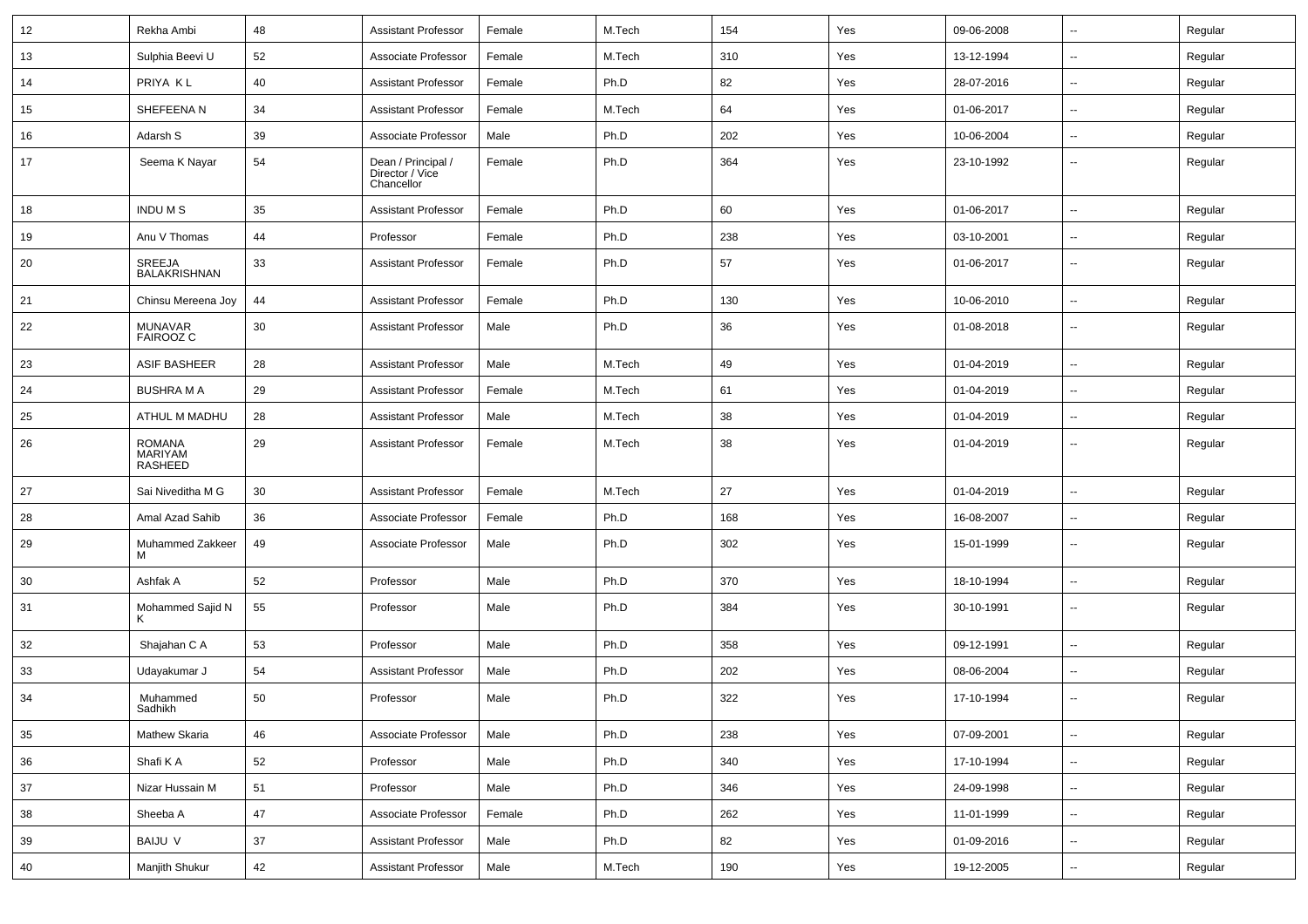| 41 | RIZWAN<br>RASHEED        | 32 | <b>Assistant Professor</b> | Male   | M.Tech | 82  | Yes | 26-08-2016 | --                       | Regular |
|----|--------------------------|----|----------------------------|--------|--------|-----|-----|------------|--------------------------|---------|
| 42 | Krishna Kumar T S        | 45 | Associate Professor        | Male   | Ph.D   | 190 | Yes | 22-12-2005 | $\overline{\phantom{a}}$ | Regular |
| 43 | Resmi SL                 | 43 | <b>Assistant Professor</b> | Female | M.Tech | 190 | Yes | 19-12-2005 | --                       | Regular |
| 44 | Syed Muhammed<br>Fahd    | 41 | Associate Professor        | Male   | M.Tech | 202 | Yes | 07-01-2004 | ⊷.                       | Regular |
| 45 | FIROZ N                  | 31 | <b>Assistant Professor</b> | Male   | M.Tech | 60  | Yes | 01-06-2017 | $\overline{\phantom{a}}$ | Regular |
| 46 | Rakesh Pillai R          | 36 | <b>Assistant Professor</b> | Male   | M.Tech | 106 | Yes | 17-09-2012 | $\overline{\phantom{a}}$ | Regular |
| 47 | <b>FARAZ P JUNAID</b>    | 34 | <b>Assistant Professor</b> | Male   | M.Tech | 75  | Yes | 11-07-2017 | --                       | Regular |
| 48 | MOHITH DADU              | 29 | <b>Assistant Professor</b> | Male   | M.Tech | 48  | Yes | 01-08-2018 | $\sim$                   | Regular |
| 49 | Agesh Markose            | 44 | Associate Professor        | Male   | M.Tech | 226 | Yes | 08-07-2002 | ⊶.                       | Regular |
| 50 | Ajukumar V N             | 44 | Associate Professor        | Male   | Ph.D   | 226 | Yes | 05-08-2002 | -−                       | Regular |
| 51 | Leena R                  | 49 | <b>Assistant Professor</b> | Female | Ph.D   | 96  | Yes | 17-10-2012 | $\overline{\phantom{a}}$ | Regular |
| 52 | Rijo Jacob Thomas        | 40 | <b>Assistant Professor</b> | Male   | Ph.D   | 106 | Yes | 24-09-2012 | $\overline{\phantom{a}}$ | Regular |
| 53 | Hashim V                 | 49 | Associate Professor        | Male   | M.Tech | 298 | Yes | 29-11-2001 | --                       | Regular |
| 54 | MOHAMED SHAHID<br>P A    | 32 | <b>Assistant Professor</b> | Male   | M.Tech | 93  | Yes | 12-06-2017 | ⊷.                       | Regular |
| 55 | Ahammed Vazim K<br>A     | 50 | <b>Assistant Professor</b> | Male   | M.Tech | 68  | Yes | 18-09-2006 | $\overline{\phantom{a}}$ | Regular |
| 56 | AHAMMED BILAL A          | 30 | <b>Assistant Professor</b> | Male   | M.Tech | 78  | Yes | 01-04-2019 | Ξ.                       | Regular |
| 57 | SHIFIN A S               | 28 | <b>Assistant Professor</b> | Male   | M.Tech | 39  | Yes | 13-08-2018 | ⊶.                       | Regular |
| 58 | ANAND SEKHAR R           | 34 | <b>Assistant Professor</b> | Male   | Ph.D   | 90  | Yes | 01-08-2018 | -−                       | Regular |
| 59 | AJIMSHAD A               | 32 | <b>Assistant Professor</b> | Male   | M.Tech | 50  | Yes | 10-10-2018 | $\overline{\phantom{a}}$ | Regular |
| 60 | TINU P SAJU              | 33 | <b>Assistant Professor</b> | Male   | Ph.D   | 35  | Yes | 01-04-2019 | --                       | Regular |
| 61 | Mubarak Ali M            | 39 | <b>Assistant Professor</b> | Male   | Ph.D   | 93  | Yes | 01-08-2018 | --                       | Regular |
| 62 | Thasneem A               | 30 | <b>Assistant Professor</b> | Female | M.Tech | 60  | Yes | 26-08-2016 | Ξ.                       | Regular |
| 63 | Ansamma John             | 52 | Other                      | Female | Ph.D   | 334 | Yes | 15-10-1993 | ⊶.                       | Regular |
| 64 | Ajitha S S               | 51 | <b>Assistant Professor</b> | Female | M.Tech | 238 | Yes | 19-12-2005 | -−                       | Regular |
| 65 | Deepthi M                | 54 | Associate Professor        | Female | M.Tech | 334 | Yes | 14-10-1993 | ⊷.                       | Regular |
| 66 | Sajeena A                | 51 | Associate Professor        | Female | M.Tech | 262 | Yes | 22-02-1999 | $\overline{\phantom{a}}$ | Regular |
| 67 | ANANTHA<br>PADMANABHAN N | 31 | <b>Assistant Professor</b> | Male   | M.E.   | 82  | Yes | 07-10-2015 |                          | Regular |
| 68 | MANIKANDAN P M           | 36 | <b>Assistant Professor</b> | Male   | M.Tech | 100 | Yes | 07-10-2015 | Ξ.                       | Regular |
| 69 | Shanavas T N             | 45 | Associate Professor        | Male   | M.Tech | 274 | Yes | 18-06-1998 | --                       | Regular |
| 70 | Asha Ravindranath        | 54 | Associate Professor        | Female | M.Tech | 334 | Yes | 14-06-1993 | $\overline{\phantom{a}}$ | Regular |
| 71 | Sabeena Beevi K          | 47 | <b>Assistant Professor</b> | Female | Ph.D   | 274 | Yes | 18-06-1998 | н,                       | Regular |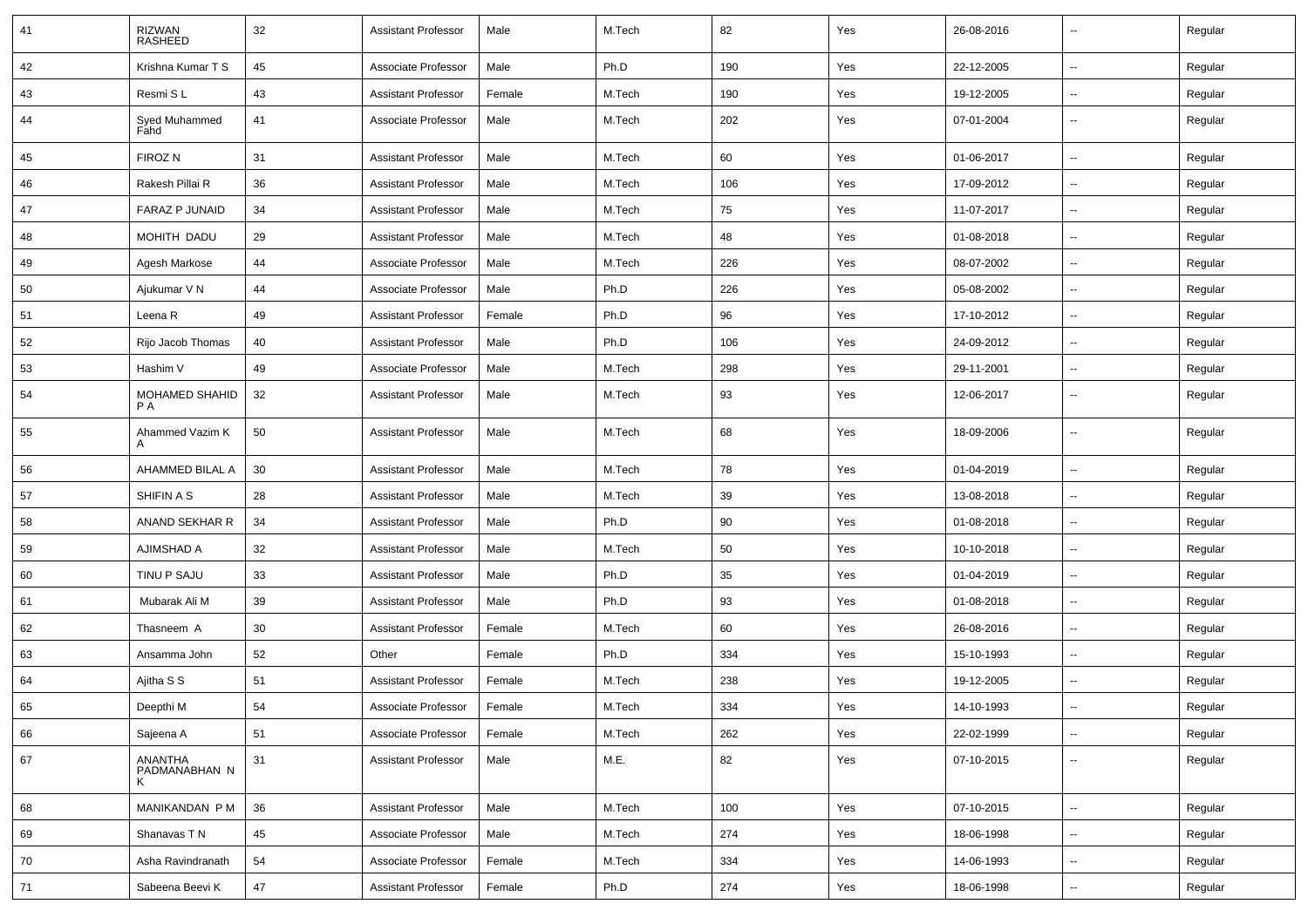| 72  | Najia A                           | 47     | Associate Professor        | Female | M.E.   | 274    | Yes | 17-06-1998 | $\sim$                   | Regular |
|-----|-----------------------------------|--------|----------------------------|--------|--------|--------|-----|------------|--------------------------|---------|
| 73  | Abid Hussain M                    | 53     | Associate Professor        | Male   | M.Tech | 346    | Yes | 16-08-1993 | $\sim$                   | Regular |
| 74  | SHAN S                            | 30     | <b>Assistant Professor</b> | Male   | M.Tech | 70     | Yes | 07-10-2015 | $\sim$                   | Regular |
| 75  | <b>SHYNA A</b>                    | 30     | <b>Assistant Professor</b> | Female | M.Tech | 70     | Yes | 07-10-2015 | $\sim$                   | Regular |
| 76  | Muhammed Shanir<br>P <sub>P</sub> | 39     | <b>Assistant Professor</b> | Male   | Ph.D   | 154    | Yes | 03-09-2010 |                          | Regular |
| 77  | Anu Assis                         | 46     | Associate Professor        | Female | M.Tech | 226    | Yes | 29-07-2002 | ш.                       | Regular |
| 78  | Manu J Pillai                     | 41     | <b>Assistant Professor</b> | Male   | Ph.D   | 142    | Yes | 10-08-2009 | $\mathbf{u}$             | Regular |
| 79  | ARUN L                            | 31     | <b>Assistant Professor</b> | Male   | M.Tech | 60     | Yes | 05-09-2016 | $\sim$                   | Regular |
| 80  | NISSAN KUNJU                      | 36     | <b>Assistant Professor</b> | Male   | Ph.D   | 70     | Yes | 09-11-2015 | $\sim$                   | Regular |
| 81  | Shyba S                           | 51     | Associate Professor        | Female | M.Tech | 322    | Yes | 26-10-1994 | $\sim$                   | Regular |
| 82  | Femina A                          | 50     | Other                      | Female | Ph.D   | 358    | Yes | 20-12-1994 | $\sim$                   | Regular |
| 83  | Bijuna Kunju K                    | 51     | Other                      | Female | Ph.D   | 346    | Yes | 26-10-1992 | $\overline{a}$           | Regular |
| 84  | <b>IRFAN HABEEB</b>               | 31     | <b>Assistant Professor</b> | Male   | M.Tech | 65     | Yes | 08-06-2017 | $\mathbf{u}$             | Regular |
| 85  | Preetha Basu                      | 53     | Associate Professor        | Female | M.Tech | 202    | Yes | 03-02-2004 | $\sim$                   | Regular |
| 86  | Nishanth N                        | 39     | Associate Professor        | Male   | M.E.   | 202    | Yes | 05-01-2004 | $\sim$                   | Regular |
| 87  | SHAFI MN                          | 30     | <b>Assistant Professor</b> | Male   | M.Tech | 67     | Yes | 01-04-2019 | $\sim$                   | Regular |
| 88  | <b>BAIJU R NAINA</b>              | 50     | Associate Professor        | Female | M.Tech | 322    | Yes | 17-11-1994 | $\sim$                   | Regular |
| 89  | <b>JINI RAJU</b>                  | 32     | <b>Assistant Professor</b> | Female | M.Tech | 4      | Yes | 19-03-2021 |                          | Regular |
| 90  | Reshna S                          | 46     | Associate Professor        | Female | M.E.   | 262    | Yes | 03-03-1999 | $\sim$                   | Regular |
| 91  | Sheeba R                          | 47     | Professor                  | Female | Ph.D   | 274    | Yes | 19-06-1998 | $\sim$                   | Regular |
| 92  | Dhoulath Beegum J                 | 46     | Professor                  | Female | Ph.D   | 262    | Yes | 03-03-1999 | $\sim$                   | Regular |
| 93  | Nisa A K                          | 36     | <b>Assistant Professor</b> | Female | M.Tech | 142    | Yes | 10-08-2009 | --                       | Regular |
| 94  | Shabeer S                         | 49     | Associate Professor        | Male   | M.Tech | 274    | Yes | 17-06-1998 | $\sim$                   | Regular |
| 95  | REHANNARA<br><b>BEEGUM T</b>      | 37     | <b>Assistant Professor</b> | Female | M.Tech | 82     | Yes | 01-06-2016 |                          | Regular |
| 96  | Imthias Ahamed T P                | 55     | Professor                  | Male   | Ph.D   | 370    | Yes | 23-07-1990 | Ξ.                       | Regular |
| 97  | SANIYA AZEEM                      | 31     | Assistant Professor        | Female | M.Tech | $36\,$ | Yes | 01-04-2019 |                          | Regular |
| 98  | MATHEW P<br>ABRAHAM               | 33     | <b>Assistant Professor</b> | Male   | Ph.D   | 45     | Yes | 15-07-2019 | $\mathbb{Z}^2$           | Regular |
| 99  | ANU N                             | 37     | Assistant Professor        | Male   | Ph.D   | 92     | Yes | 01-08-2018 | ÷.                       | Regular |
| 100 | Reena Mary<br>George              | $38\,$ | <b>Assistant Professor</b> | Female | M.Tech | 70     | Yes | 19-10-2015 | $\overline{\phantom{a}}$ | Regular |
| 101 | ANZAR S M                         | 40     | <b>Assistant Professor</b> | Male   | Ph.D   | 120    | Yes | 01-08-2018 | $\sim$                   | Regular |
| 102 | Afra Basheer                      | 31     | <b>Assistant Professor</b> | Female | M.Tech | 48     | Yes | 21-12-2018 | $\overline{\phantom{a}}$ | Regular |
| 103 | Al Ameen A                        | $30\,$ | <b>Assistant Professor</b> | Male   | M.Tech | 24     | Yes | 15-07-2019 | $\overline{\phantom{a}}$ | Regular |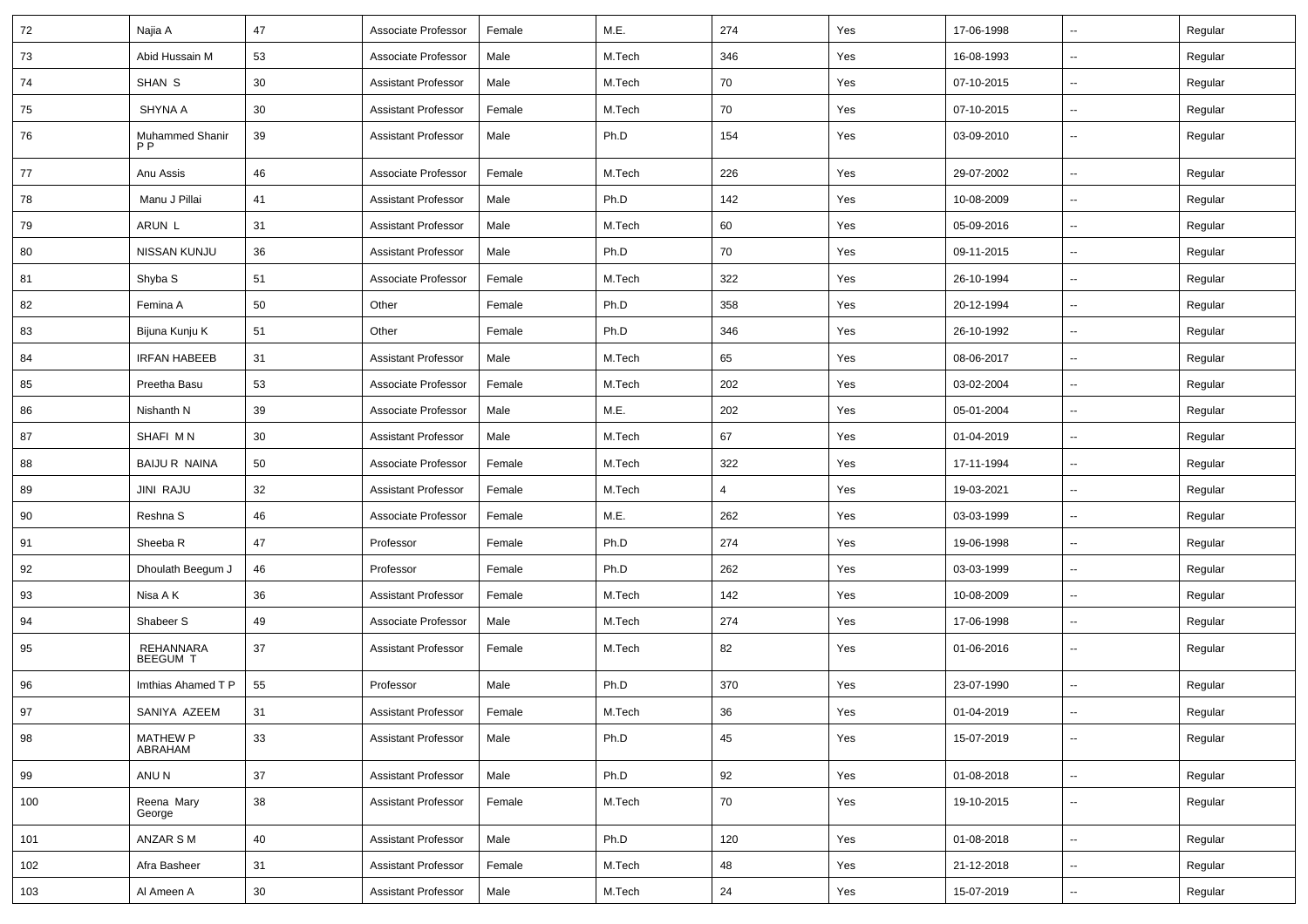| 104 | Raiza Rasheed                       | 30     | <b>Assistant Professor</b> | Female | M.Tech     | 27             | Yes | 01-04-2019 | $\sim$                   | Regular             |
|-----|-------------------------------------|--------|----------------------------|--------|------------|----------------|-----|------------|--------------------------|---------------------|
| 105 | Mohammed<br>Mansoor O               | 38     | <b>Assistant Professor</b> | Male   | Ph.D       | 132            | Yes | 03-09-2010 | Ξ.                       | Regular             |
| 106 | DEEPAK D                            | 33     | <b>Assistant Professor</b> | Male   | Ph.D       | 58             | Yes | 24-08-2017 | $\sim$                   | Regular             |
| 107 | Chithra Devi A R                    | 55     | Other                      | Female | Ph.D       | 286            | Yes | 01-08-1997 | Ξ.                       | Regular             |
| 108 | RAJESH KUMAR T                      | 40     | <b>Assistant Professor</b> | Male   | Ph.D       | 142            | Yes | 16-09-2009 | --                       | Regular             |
| 109 | <b>FOUSIA M</b><br>SHAMSUDEEN       | 39     | <b>Assistant Professor</b> | Female | Ph.D       | 82             | Yes | 22-02-2014 | $\overline{\phantom{a}}$ | Regular             |
| 110 | Shemim S S                          | 43     | Other                      | Female | Ph.D       | 130            | Yes | 15-09-2010 | $\overline{\phantom{a}}$ | Regular             |
| 111 | NATHEERA BEEVI<br>M                 | 47     | Associate Professor        | Female | <b>MCA</b> | 250            | Yes | 16-06-2000 | ۰.                       | Regular             |
| 112 | ASIF NAVAS K R                      | 30     | <b>Assistant Professor</b> | Male   | <b>NET</b> | 48             | Yes | 24-08-2017 | ш,                       | Regular             |
| 113 | TEENA LIZA JOHN                     | 44     | <b>Assistant Professor</b> | Female | Ph.D       | 202            | Yes | 06-01-2004 | $\sim$                   | Regular             |
| 114 | NADERA BEEVI S                      | 44     | Other                      | Female | Ph.D       | 250            | Yes | 16-06-2000 | $\sim$                   | Regular             |
| 115 | Mathew Varkey T K                   | 50     | <b>Assistant Professor</b> | Male   | Ph.D       | 202            | Yes | 06-01-2004 | --                       | Regular             |
| 116 | Merin Abraham                       | 26     | <b>Assistant Professor</b> | Female | <b>NET</b> | 48             | Yes | 24-08-2017 | Ξ.                       | Regular             |
| 117 | VAHEETHA<br>SALAM                   | 50     | Associate Professor        | Female | M.E.       | 322            | Yes | 21-01-1994 | $\overline{\phantom{a}}$ | Regular             |
| 118 | <b>FAYIS THAZHETHE</b><br>PALLIYALI | 27     | <b>Assistant Professor</b> | Male   | <b>NET</b> | 48             | Yes | 24-08-2017 | --                       | Regular             |
| 119 | RIYAS A                             | 36     | <b>Assistant Professor</b> | Male   | Ph.D       | 106            | Yes | 17-09-2012 | $\overline{a}$           | Regular             |
| 120 | SHAJAHAN P                          | 52     | Associate Professor        | Male   | M. Phil    | 276            | Yes | 31-07-1997 | Ξ.                       | Regular             |
| 121 | Habeeb Muhammed<br>M A              | 39     | <b>Assistant Professor</b> | Male   | Ph.D       | 114            | Yes | 27-11-2019 | $\sim$                   | Regular             |
| 122 | Thushara A                          | 42     | Associate Professor        | Female | M.Tech     | 238            | Yes | 04-09-2001 | $\sim$                   | Regular             |
| 123 | Arun B Thaha                        | 31     | <b>Assistant Professor</b> | Male   | M.Tech     | 25             | No  | 21-08-2020 | 25-09-2020               | Adhoc / Contractual |
| 124 | Kannan S                            | 32     | <b>Assistant Professor</b> | Male   | M.Tech     | 11             | Yes | 17-08-2020 | $\sim$                   | Adhoc / Contractual |
| 125 | ZAREENA<br>JAMALUDEEN               | 32     | <b>Assistant Professor</b> | Female | M.E.       | 11             | Yes | 21-08-2020 | $\sim$                   | Adhoc / Contractual |
| 126 | VIKI PRASAD                         | 32     | <b>Assistant Professor</b> | Male   | M.Tech     | 22             | Yes | 17-08-2020 | $\overline{a}$           | Adhoc / Contractual |
| 127 | Priyanka<br>Rajashekharan           | $30\,$ | <b>Assistant Professor</b> | Female | M.A        | $\overline{2}$ | Yes | 03-05-2021 | $\overline{\phantom{a}}$ | Adhoc / Contractual |
| 128 | VISHNU D                            | 34     | <b>Assistant Professor</b> | Male   | M.Tech     | 11             | Yes | 21-08-2020 | ш.                       | Adhoc / Contractual |
| 129 | <b>JYOTHIS R</b>                    | 32     | Assistant Professor        | Male   | M.Tech     | 38             | Yes | 21-08-2020 | u.                       | Adhoc / Contractual |
| 130 | MOHAMMED<br>FAIZAL H                | 28     | <b>Assistant Professor</b> | Male   | M.Tech     | 15             | Yes | 05-04-2021 | $\sim$                   | Adhoc / Contractual |
| 131 | <b>BISMI BASHEER</b>                | 28     | <b>Assistant Professor</b> | Female | M.Tech     | 11             | Yes | 17-08-2020 | ш.                       | Adhoc / Contractual |
| 132 | Faizal N S                          | 30     | <b>Assistant Professor</b> | Male   | M.Tech     | 8              | Yes | 28-11-2020 | $\overline{\phantom{a}}$ | Adhoc / Contractual |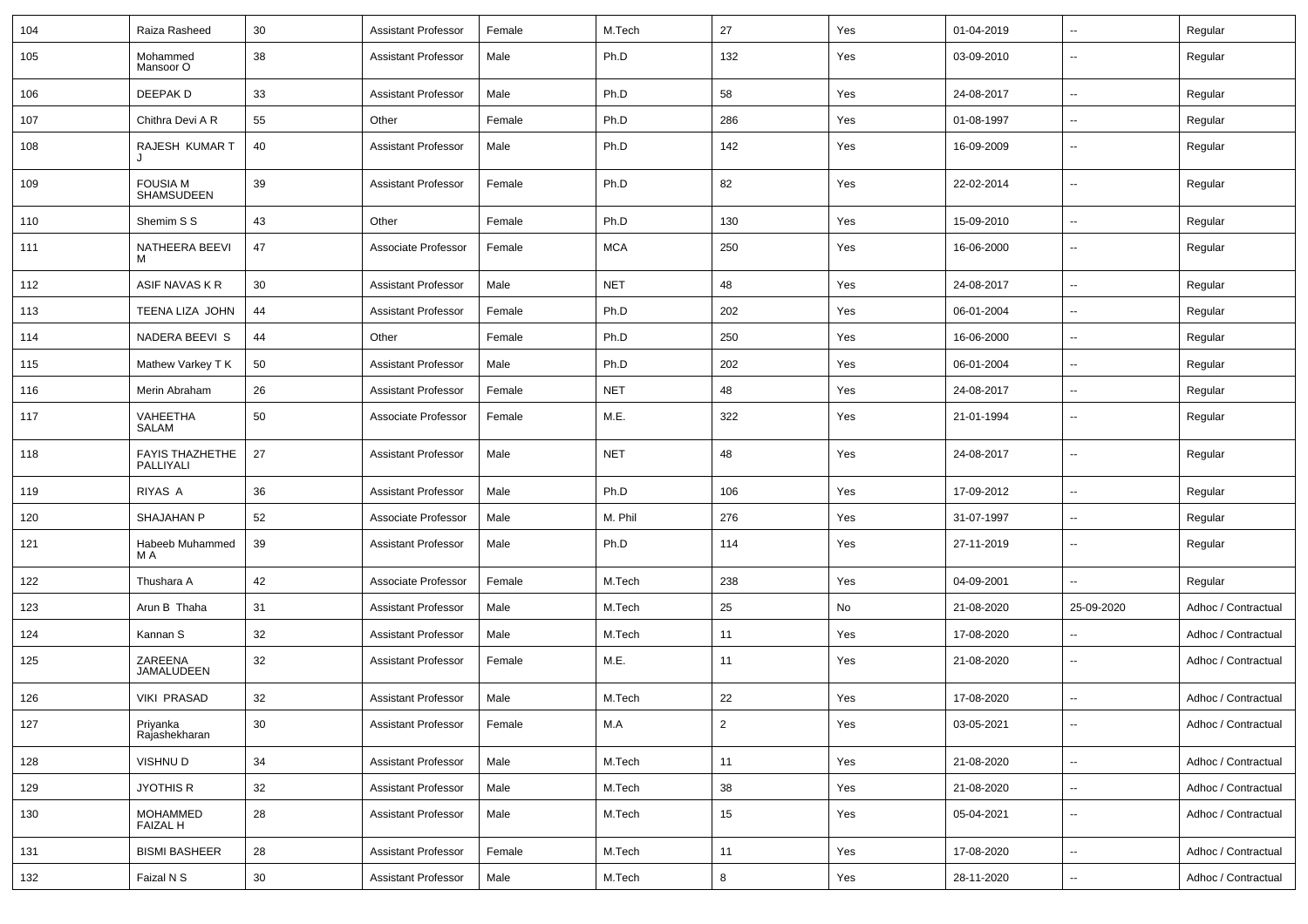| 133 | <b>MOHAMMED</b><br><b>IRFAN A</b> | 28 | <b>Assistant Professor</b> | Male   | M.Tech | 11  | Yes | 26-08-2020 | $\sim$                   | Adhoc / Contractual |
|-----|-----------------------------------|----|----------------------------|--------|--------|-----|-----|------------|--------------------------|---------------------|
| 134 | Thasleen N                        | 27 | <b>Assistant Professor</b> | Female | M.Tech | 8   | No  | 17-08-2020 | 30-04-2021               | Adhoc / Contractual |
| 135 | ARYA M G                          | 26 | <b>Assistant Professor</b> | Female | M.Tech | 11  | Yes | 18-08-2020 | $\sim$                   | Adhoc / Contractual |
| 136 | ARYA M K                          | 26 | <b>Assistant Professor</b> | Female | M.Tech | 11  | Yes | 26-08-2020 | −−                       | Adhoc / Contractual |
| 137 | SALIL N                           | 29 | <b>Assistant Professor</b> | Male   | M.Tech | 11  | Yes | 17-08-2020 | $\overline{\phantom{a}}$ | Adhoc / Contractual |
| 138 | Farsana Muhammed                  | 32 | <b>Assistant Professor</b> | Female | M.Tech | 11  | Yes | 17-08-2020 | $\sim$                   | Adhoc / Contractual |
| 139 | Amal G S                          | 27 | <b>Assistant Professor</b> | Male   | M.Tech | 11  | Yes | 17-08-2020 | $\overline{\phantom{a}}$ | Adhoc / Contractual |
| 140 | AMINA N                           | 29 | <b>Assistant Professor</b> | Female | M.Tech | 11  | Yes | 21-08-2020 | $\overline{\phantom{a}}$ | Adhoc / Contractual |
| 141 | ANAGHA BASHEER                    | 31 | <b>Assistant Professor</b> | Female | M.Tech | 11  | Yes | 24-08-2020 | $\sim$                   | Adhoc / Contractual |
| 142 | NIBIN B P                         | 27 | <b>Assistant Professor</b> | Male   | M.Tech | 10  | Yes | 30-09-2020 | $\overline{\phantom{a}}$ | Adhoc / Contractual |
| 143 | AMINA N M                         | 27 | Assistant Professor        | Female | M.A    | 18  | Yes | 01-01-2020 | Ξ.                       | Adhoc / Contractual |
| 144 | Sudheer A                         | 49 | <b>Assistant Professor</b> | Male   | Ph.D   | 269 | Yes | 01-02-1999 | $\sim$                   | Regular             |
| 145 | Jessin T A                        | 43 | <b>Assistant Professor</b> | Female | Ph.D   | 106 | Yes | 17-09-2012 | $\overline{\phantom{a}}$ | Regular             |
| 146 | Fathima M Kasim                   | 34 | <b>Assistant Professor</b> | Female | M.Tech | 130 | Yes | 03-09-2010 | $\sim$                   | Regular             |
| 147 | Saibi R                           | 39 | <b>Assistant Professor</b> | Female | M.Tech | 166 | Yes | 04-09-2007 | $\sim$                   | Regular             |
| 148 | Dimple A Shajahan                 | 43 | <b>Assistant Professor</b> | Female | Ph.D   | 238 | Yes | 04-09-2001 | $\overline{\phantom{a}}$ | Regular             |
| 149 | Aneesh G Nath                     | 35 | <b>Assistant Professor</b> | Male   | M.Tech | 143 | Yes | 12-08-2009 | $\overline{\phantom{a}}$ | Regular             |
| 150 | Manesh Rasheed                    | 41 | <b>Assistant Professor</b> | Male   | Ph.D   | 167 | Yes | 16-08-2007 |                          | Regular             |
| 151 | Mamatha M                         | 39 | <b>Assistant Professor</b> | Female | M.Tech | 108 | No  | 02-07-2010 | 19-07-2019               | Regular             |
| 152 | Sruthi R Krishnan                 | 35 | <b>Assistant Professor</b> | Female | M.Tech | 107 | No  | 21-07-2010 | 19-07-2019               | Regular             |
| 153 | Sindhu D Pillai                   | 45 | <b>Assistant Professor</b> | Female | M.E.   | 253 | No  | 22-06-1998 | 26-07-2019               | Regular             |
| 154 | Shahina T N                       | 43 | <b>Assistant Professor</b> | Female | M.Tech | 106 | No  | 03-09-2010 | 30-07-2019               | Regular             |
| 155 | Shaleena<br>Manafuddin            | 37 | <b>Assistant Professor</b> | Female | M.Tech | 73  | No  | 27-06-2013 | 30-07-2019               | Regular             |
| 156 | Resmi R                           | 38 | <b>Assistant Professor</b> | Female | M.Tech | 82  | No  | 17-09-2012 | 17-07-2019               | Regular             |
| 157 | Fazil A                           | 39 | Associate Professor        | Male   | M.Tech | 143 | No  | 16-07-2007 | 19-07-2019               | Regular             |
| 158 | Shameem Ansar A                   | 42 | Assistant Professor        | Male   | M.Tech | 114 | No  | 29-12-2009 | 26-07-2019               | Regular             |
| 159 | Sharos H                          | 45 | Assistant Professor        | Male   | M.E.   | 106 | Yes | 17-09-2012 | $\overline{\phantom{a}}$ | Regular             |
| 160 | Sofiya S                          | 36 | <b>Assistant Professor</b> | Female | M.Tech | 106 | Yes | 17-09-2012 | $\sim$                   | Regular             |
| 161 | Mohammed Siyad B                  | 37 | Associate Professor        | Male   | M.Tech | 143 | Yes | 10-08-2009 | $\sim$                   | Regular             |
| 162 | Sheera Shamsu                     | 39 | <b>Assistant Professor</b> | Female | M.Tech | 59  | Yes | 29-08-2016 | $\overline{\phantom{a}}$ | Regular             |
| 163 | Althaf M                          | 32 | <b>Assistant Professor</b> | Male   | M.Tech | 60  | Yes | 20-07-2016 | $\sim$                   | Regular             |
| 164 | Reshma Sheik                      | 33 | <b>Assistant Professor</b> | Female | M.E.   | 69  | Yes | 07-10-2015 | $\sim$                   | Regular             |
| 165 | Mariyam Farhana                   | 26 | <b>Assistant Professor</b> | Female | M.Tech | 11  | Yes | 20-08-2020 | $\overline{\phantom{a}}$ | Adhoc / Contractual |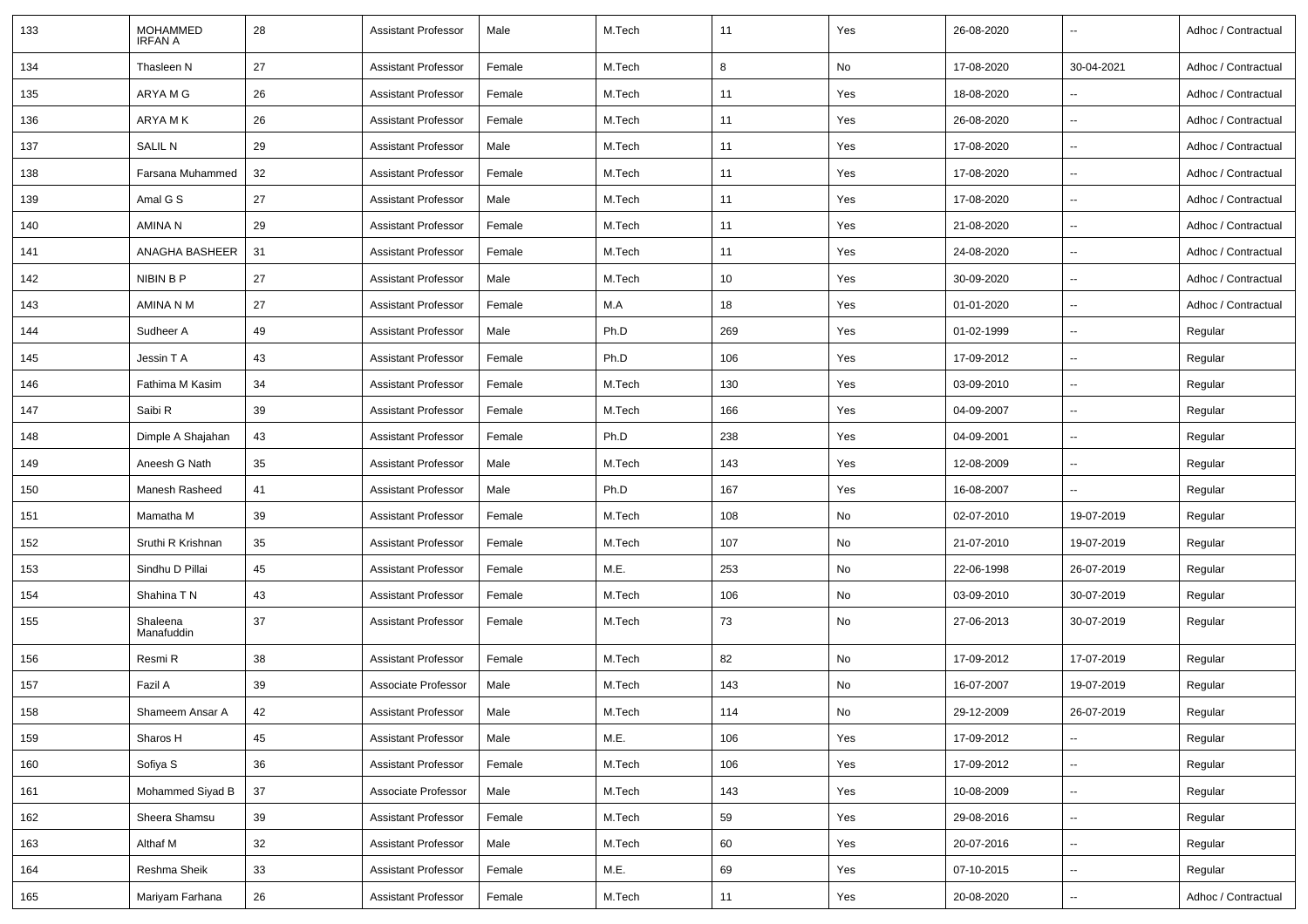| Ruksa Nizar                     | 26 | Assistant Professor        | Female | M.Tech | 11             | Yes | 26-08-2020 | $\overline{\phantom{a}}$ | Adhoc / Contractual |
|---------------------------------|----|----------------------------|--------|--------|----------------|-----|------------|--------------------------|---------------------|
| AnoopRaj                        | 27 | <b>Assistant Professor</b> | Male   | M.Tech | $\overline{7}$ | Yes | 09-12-2020 | $\sim$                   | Adhoc / Contractual |
| Mohamed Nadir N                 | 28 | <b>Assistant Professor</b> | Male   | M.Tech | 11             | Yes | 17-08-2020 | $\overline{\phantom{a}}$ | Adhoc / Contractual |
| Naufal N                        | 29 | Assistant Professor        | Male   | M.Tech | 11             | Yes | 18-08-2020 | $\overline{\phantom{a}}$ | Adhoc / Contractual |
| Rajeev A                        | 29 | Assistant Professor        | Male   | M.Tech | 3              | No  | 23-11-2020 | 05-03-2021               | Adhoc / Contractual |
| Rafeek T                        | 35 | <b>Assistant Professor</b> | Male   | M.Tech | 11             | Yes | 21-08-2020 |                          | Adhoc / Contractual |
| Farsana F J                     | 36 | Assistant Professor        | Female | M.Tech | 11             | Yes | 21-08-2020 | $\overline{\phantom{a}}$ | Adhoc / Contractual |
| Aswathy G P                     | 28 | Assistant Professor        | Female | M.Tech | 11             | Yes | 24-08-2020 | $\sim$                   | Adhoc / Contractual |
| Sreeraj Varma                   | 33 | <b>Assistant Professor</b> | Male   | M.Tech | 11             | Yes | 17-08-2020 | $\overline{\phantom{a}}$ | Adhoc / Contractual |
| Sreegadha G S                   | 30 | Assistant Professor        | Female | M.Tech | $\overline{7}$ | No  | 21-08-2020 | 31-03-2021               | Adhoc / Contractual |
| Shabana A S                     | 30 | <b>Assistant Professor</b> | Female | M.Tech | 7              | Yes | 29-12-2020 |                          | Adhoc / Contractual |
| Anand Unni                      | 26 | <b>Assistant Professor</b> | Male   | M.Tech | 8              | No  | 21-08-2020 | 30-04-2021               | Adhoc / Contractual |
| Sabarinath S                    | 35 | Assistant Professor        | Male   | Ph.D   | 10             | No  | 25-08-2020 | 04-05-2021               | Adhoc / Contractual |
| Liji john                       | 34 | Assistant Professor        | Female | Ph.D   | 11             | No  | 09-12-2020 | 30-10-2021               | Adhoc / Contractual |
| Sujith Varghese                 | 28 | <b>Assistant Professor</b> | Male   | M.Sc.  | 11             | No  | 11-12-2020 | 12-10-2021               | Adhoc / Contractual |
| Asim Ali A                      | 26 | Assistant Professor        | Male   | M.Tech | 6              | No  | 24-05-2021 | 30-10-2021               | Adhoc / Contractual |
| Haris H                         | 33 | Assistant Professor        | Male   | M.Tech | 6              | No  | 05-05-2021 | 30-10-2021               | Adhoc / Contractual |
| Rubia Sulekha<br><b>Basheer</b> | 28 | Assistant Professor        | Female | M.Tech | 6              | No  | 03-05-2021 | 14-10-2021               | Adhoc / Contractual |
| lekshmi S                       | 29 | <b>Assistant Professor</b> | Female | M.Tech | 6              | No  | 04-05-2021 | 30-10-2021               | Adhoc / Contractual |
| parvathy                        | 32 | Assistant Professor        | Female | Ph.D   | 15             | No  | 29-03-2021 | 21-05-2021               | Adhoc / Contractual |
| Jibi P Mathew                   | 34 | <b>Assistant Professo</b>  | Female | M.Tech | 6              | No  | 24-05-2021 | 30-10-2021               | Adhoc / Contractual |
| Karthik S Prakash               | 29 | <b>Assistant Professor</b> | Male   | M.Tech | 15             | No  | 21-08-2020 | 30-10-2021               | Adhoc / Contractual |
| Lubaib P                        | 31 | Assistant Professor        | Male   | M.Tech | 13             | No  | 05-10-2020 | 30-10-2021               | Adhoc / Contractual |
| Jaseela Beevi S                 | 28 | <b>Assistant Professor</b> | Female | M.E.   | 15             | No  | 21-08-2020 | 30-10-2021               | Adhoc / Contractual |
| Reena Joy                       | 31 | <b>Assistant Professor</b> | Female | M.Tech | 3              | No  | 29-04-2021 | 27-06-2021               | Adhoc / Contractual |
| <b>Frency Mathew</b>            | 38 | <b>Assistant Professor</b> | Female | M.Tech | 6              | No  | 10-05-2021 | 22-10-2021               | Adhoc / Contractual |
| Stephna Michael O               | 28 | <b>Assistant Professor</b> | Female | M.Tech | 6              | No  | 10-05-2021 | 30-10-2021               | Adhoc / Contractual |
| Jasmin M R                      | 35 | <b>Assistant Professor</b> | Female | M.Sc.  | 9              | No  | 12-02-2021 | 30-10-2021               | Adhoc / Contractual |
| Sreenadh S                      | 34 | <b>Assistant Professor</b> | Male   | Ph.D   | 11             | No  | 02-12-2020 | 31-10-2021               | Adhoc / Contractual |
| Prabhash P G                    | 28 | <b>Assistant Professor</b> | Male   | Ph.D   | 9              | No  | 09-12-2020 | 02-08-2021               | Adhoc / Contractual |
| Shargina Beegum                 | 40 | <b>Assistant Professor</b> | Female | Ph.D   | 6              | No  | 03-05-2021 | 30-10-2021               | Adhoc / Contractual |
| Sumod Sundar                    | 30 | <b>Assistant Professor</b> | Male   | M.Tech | 13             | No  | 17-10-2020 | 30-10-2021               | Adhoc / Contractual |
| Nisha Jayakrishnan              | 38 | Associate Professor        | Female | PGDM   | 6              | No  | 26-08-2020 | 26-10-2021               | Adhoc / Contractual |
|                                 |    |                            |        |        |                |     |            |                          |                     |